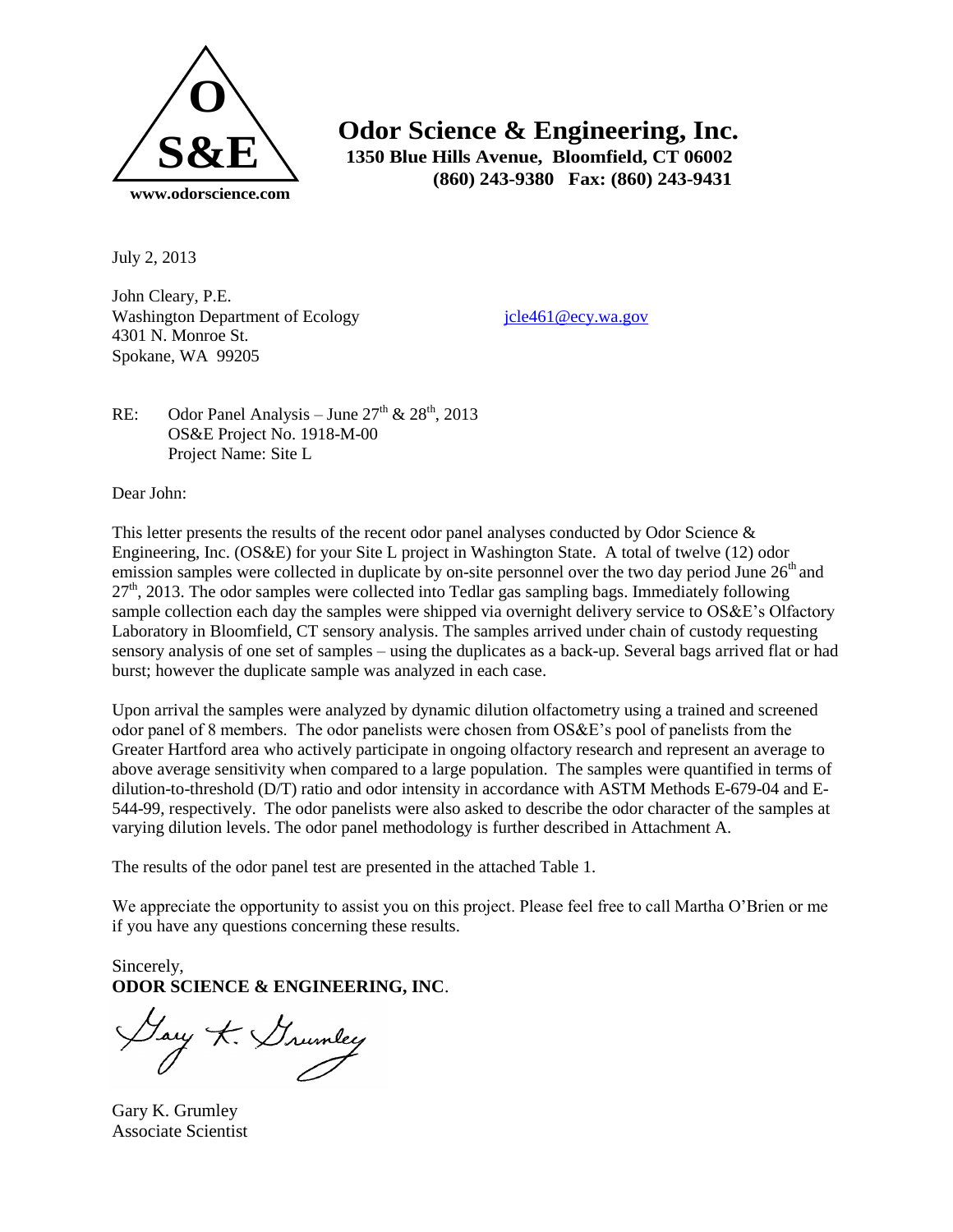| Table 1. Results of dynamic dilution olfactometry analysis – June $27^{th}$ & $28^{th}$ , 2013<br>Washington Department of Ecology - Project: Site L |       |                                        |                              |                                   |             |                                                                                                            |
|------------------------------------------------------------------------------------------------------------------------------------------------------|-------|----------------------------------------|------------------------------|-----------------------------------|-------------|------------------------------------------------------------------------------------------------------------|
| OS&E Project No. 1918-M-00                                                                                                                           |       |                                        |                              |                                   |             |                                                                                                            |
| Sampling Information                                                                                                                                 |       |                                        | Odor<br>Conc.<br>$D/T^{(1)}$ | Stevens' Law<br>$Constants^{(2)}$ |             | Odor Character <sup>(3)</sup>                                                                              |
| Date                                                                                                                                                 | Time  | ID                                     |                              | a                                 | $\mathbf b$ |                                                                                                            |
| Day 1                                                                                                                                                |       |                                        |                              |                                   |             |                                                                                                            |
| 06/26/13                                                                                                                                             | 8:05  | <b>ASP Biofilter</b>                   | 115                          | .59                               | .68         | sour garbage, wet wood, pencil shavings, wet dirt, carrots, sour<br>chemical, plastic                      |
| 06/26/13                                                                                                                                             | 9:25  | Tipping & ASP Biofilter                | 82                           | .66                               | .76         | sour, composted garbage, cut lumber, tree bark, dried tobacco, paint, car<br>oil, sour chemical, kerosene  |
| 06/26/13                                                                                                                                             | 9:45  | Tipping & ASP Biofilter<br>(Duplicate) | 69                           | .72                               | .77         | sour, composted garbage, wood chips, pencil shavings, dried tobacco,<br>sour chemical, kerosene, plastic   |
| 06/26/13                                                                                                                                             | 11:40 | Fresh ASP                              | 4,212                        | .41                               | .81         | sweet, sour, garbage, fermented garbage, detergent, oranges, chemical,<br>Mr. Clean®                       |
| 06/26/13                                                                                                                                             | 12:30 | 7 Day ASP                              | 27                           | .60                               | .79         | sour, rotten vegetation, earth, wet dirt, cigars, rusty metal, NH <sub>3</sub>                             |
| 06/26/13                                                                                                                                             | 15:00 | Finished Unscreened Pile               | 16                           | .62                               | .93         | earthy, dirt, burnt trash, floor polish, cigar, detergent, sour chemical,<br>urine                         |
| Day 2                                                                                                                                                |       |                                        |                              |                                   |             |                                                                                                            |
| 06/27/13                                                                                                                                             | 8:05  | Mass Bed-NE Corner                     | 89                           | .66                               | .77         | leaf/grass compost, rotten vegetables, sour garbage, spoiled milk, burnt<br>popcorn, bleach                |
| 06/27/13                                                                                                                                             | 9:15  | Mass Bed-NW Corner                     | 38                           | .70                               | .76         | leaf/grass compost, rotten vegetable garbage, bleach, stagnant water,<br>dirty sink, sour milk, urine      |
| 06/27/13                                                                                                                                             | 10:25 | Mass Bed - Middle W                    | 352                          | .72                               | .73         | sour, leaf/grass compost, rotten garbage, rotten vegetables, rotten corn,<br>wet dirt, earthy, rusty metal |
| 06/27/13                                                                                                                                             | 11:45 | Mass Bed- Middle S                     | 418                          | .69                               | .96         | leaf/grass compost, rotten vegetables, sour garbage, wet grass, wet dirt,<br>earthy, tobacco, bleach       |
| 06/27/13                                                                                                                                             | 13:00 | Mass Bed-Middle E                      | 902                          | .66                               | .76         | rotten garbage, rotten potatoes, rotten peanuts, decaying fruit, spoiled<br>milk, sour molasses, earthy    |
| 06/27/13                                                                                                                                             | 14:10 | <b>Equipment Blank</b>                 | 17                           | .48                               | .95         | garbage, earthy, wet dirt, , wet grass, geraniums, musty, moldy, metal,<br>plastic                         |

1.  $D/T =$  dilutions-to-threshold

2. Stevens' Law correlates odor concentration (C) and odor intensity (I):  $I = aC<sup>b</sup>$ . The constants a and b were determined by regression analysis based on the intensity ratings of the odor panel at varying dilution levels.  $I = 0.8$  (based on the n-butanol intensity scale),  $C =$  odor concentration (D/T) typical of ambient odor levels.

3. Summary of all odor character descriptors used by the odor panelists at varying dilution levels.

**Odor Science & Engineering, Inc. 1350 Blue Hills Avenue Bloomfield, CT 06002 Phone (860) 243-9380 Fax (860) 243-9431 [www.odorscience.com](http://www.odorscience.com/)**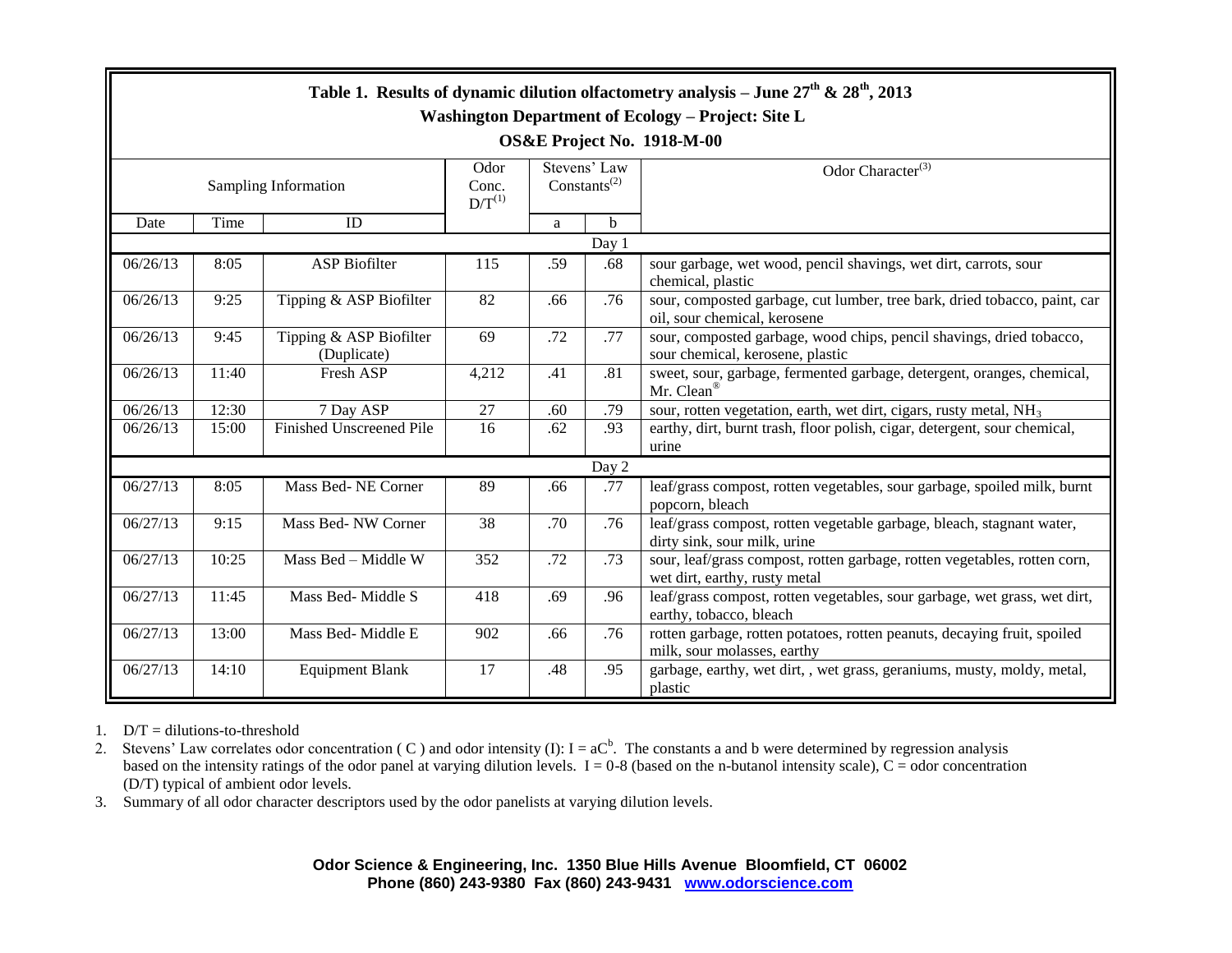## **ATTACHMENT A Odor Science & Engineering, Inc. Odor Panel Methodology**

## **Measurement of Odor Levels by Dynamic Dilution Olfactometry**

Odor concentration is defined as the dilution of an odor sample with odor-free air, at which only a specified percent of an odor panel, typically 50%, will detect the odor. This point represents odor threshold and is expressed in terms of "dilutions-to-threshold" (D/T).

Odor concentration was determined by means of OS&E's forced choice dynamic dilution olfactometer. The members of the panel who have been screened for their olfactory sensitivity and their ability to match odor intensities, have participated in on-going olfactory research at OS&E for a number of years.

In olfactometry, known dilutions of the odor sample were prepared by mixing a stream of odor-free air with a stream of the odor sample. The odor-free air is generated in-situ by passing the air from a compressor pump through a bed of activated charcoal and a potassium permanganate medium for purification. A portion of the odor free air is diverted into two sniff ports for direct presentation to a panelist who compares them with the diluted odor sample.

Another portion of the odor-free air is mixed in a known ratio with the odor from the sample bag and is then introduced into the third sniff port. A panelist is thus presented with three identical sniff ports, two of which provide a stream of odor-free air and the third one a known dilution of the odor sample. Unaware of which is which, the panelist is asked to identify the sniff port which is different from the other two, i.e., which contains the odor. The flow rate at all three nose cups is maintained at 3 liters per minute.

The analysis starts at high odor dilutions. Odor concentration in each subsequent evaluation is increased by a factor of 2. Initially a panelist is unlikely to correctly identify the sniff port which contains an odor. As the concentration increases, the likelihood of error is reduced and at one point the response at every subsequently higher concentration becomes consistently correct. The lowest odor concentration at which this consistency is first noticed, represents the **detection odor threshold** for that panelist.

As the odor concentration is increased further in the subsequent steps, the panelist becomes aware of the odor character, i.e. becomes able to differentiate the analyzed odor from other odors. The lowest odor concentration at which odor differentiation first becomes possible, represent the **recognition odor threshold** for the panelist. Essentially all of OS&E's work is done with recognition odor threshold. By definition the threshold odor is equal to 1 D/T (i.e. the volume of odorous air after dilution divided by the volume before dilution equals one).

The panelists typically arrive at threshold values at different concentrations. To interpret the data statistically, the geometric mean of the individual panelist's thresholds is calculated.

The olfactometer and the odor presentation procedure meet the recommendations of ASTM Standard Practice for Determination of Odor and Taste Thresholds by a Forced-Choice Ascending Concentration Series of Limits (ASTM E679-04). The analysis was carried out in OS&E's Olfactory Laboratory in Bloomfield, Connecticut.